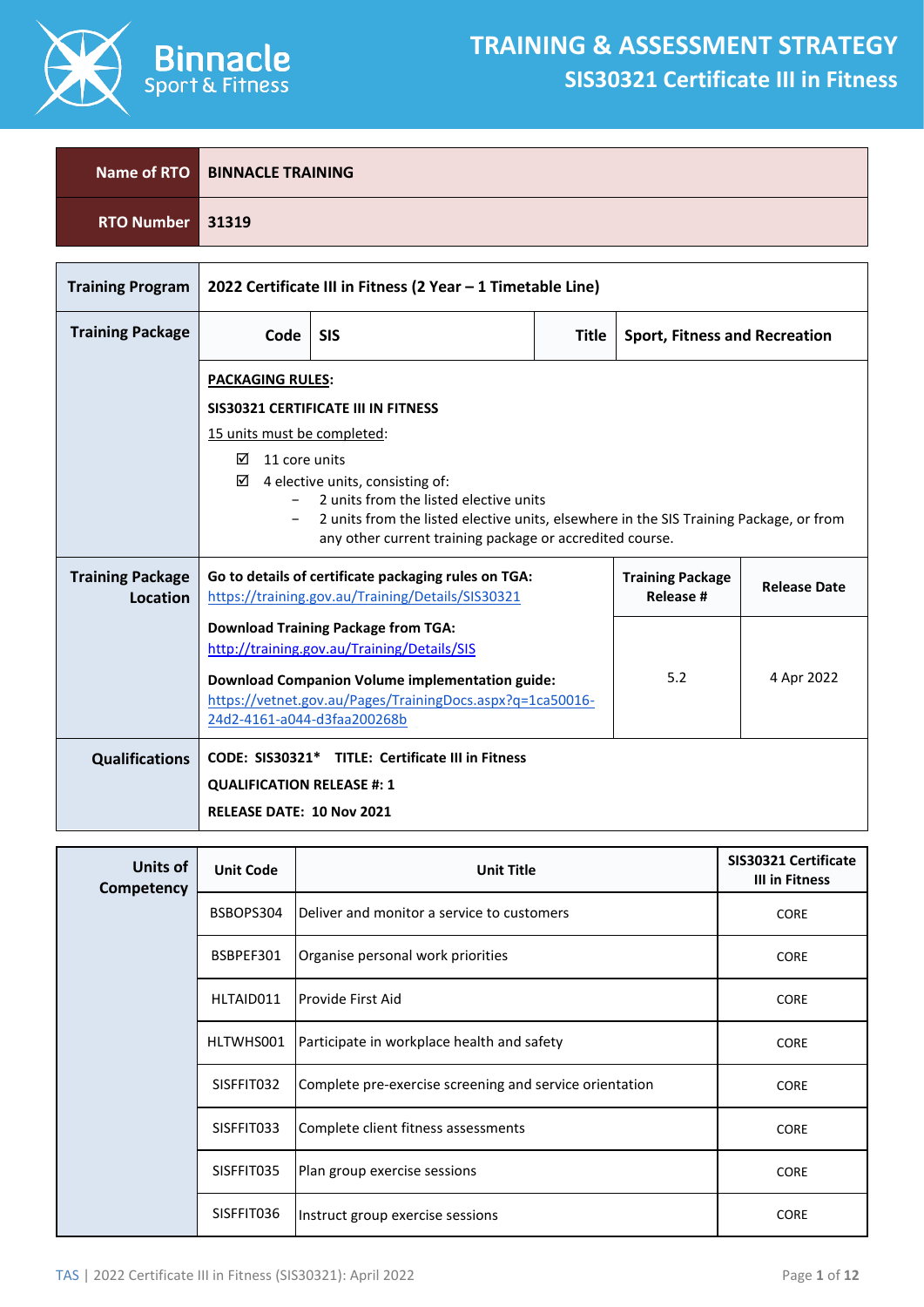## **TRAINING & ASSESSMENT STRATEGY SIS30321 Certificate III in Fitness**



|  | SISFFIT040 | Develop and instruct gym-based exercise programs for individual<br>clients     | <b>CORE</b>         |
|--|------------|--------------------------------------------------------------------------------|---------------------|
|  | SISFFIT047 | Use anatomy and physiology knowledge to support safe and<br>effective exercise | <b>CORE</b>         |
|  | SISFFIT052 | Provide healthy eating information                                             | <b>CORE</b>         |
|  | SISXEMR001 | Respond to emergency situations                                                | ELECTIVE - LISTED   |
|  | BSBSUS211  | Participate in sustainable work practices                                      | ELECTIVE - LISTED   |
|  | SISXIND001 | Work effectively in Sport, fitness and recreation environments                 | ELECTIVE - IMPORTED |
|  | SISXIND002 | Maintain sport, fitness and recreation industry knowledge                      | ELECTIVE - IMPORTED |

| <b>Binnacle-School</b><br><b>Third-Party</b> | This Binnacle Training Program is delivered via a third-party arrangement with individual partner<br>schools.                                                                                                                                                                                                                                                                                      |  |  |  |  |
|----------------------------------------------|----------------------------------------------------------------------------------------------------------------------------------------------------------------------------------------------------------------------------------------------------------------------------------------------------------------------------------------------------------------------------------------------------|--|--|--|--|
| Arrangement                                  | Binnacle Training (Lead RTO) - Responsibilities:<br>Provision of all requisite training and assessment resources, plus online learning - via Learning<br>☑<br>Management System (Binnacle Lounge).<br>☑<br>Ongoing program support, including dedicated Program Manager and Administration Officer.                                                                                                |  |  |  |  |
|                                              | ☑<br>Outcomes of training and assessment.<br>School (Third-Party) Responsibilities:<br>☑<br>Human Resources (Program Deliverer and at least one nominated back-up deliverer)<br>☑<br>Physical Resources (equipment and facilities)<br>☑<br>Facilitation of training and assessment services, on behalf of Binnacle Training as the RTO.                                                            |  |  |  |  |
|                                              | School and cohort-specific information, required by Binnacle Training (as per the Standards for RTOs<br>2015 - Clauses 1.1 to 1.4 and 2.2 $-$ Implementing, monitoring and evaluating training and assessment<br>strategies and practices), is collected via the Binnacle Training Third-Party Agreement (Fillable) as<br>completed by the Third-Party (School) and approved by Binnacle Training. |  |  |  |  |
| <b>Target Group</b>                          | This program is offered to senior high school students (commencing in Year 10 or 11) wanting to:<br>seek skills and an entry-level qualification for the sport, fitness and recreation industry; and<br>$\bullet$                                                                                                                                                                                  |  |  |  |  |

- use the qualification as an articulation into:
	- a higher certification (e.g. Certificate IV in Fitness); or
	- University (e.g. Bachelor of Sport & Exercise Science).

## **QLD SCHOOLS**

Upon successful completion, students are certified with a maximum of 8 Queensland Certificate of Education (QCE) credits.

| Entry<br><b>Requirements</b> | There are no formal training package entry requirements for this qualification, however a Language,<br>Literacy & Numeracy (LLN) Screening process is undertaken at the time of initial enrolment to ensure<br>students have the capacity to effectively engage with the content. |
|------------------------------|-----------------------------------------------------------------------------------------------------------------------------------------------------------------------------------------------------------------------------------------------------------------------------------|
|                              | Students require AQF level 3 written and spoken English and numeracy skills to be able to meet the<br>Foundation Skill requirements within the units of the Certificate III qualification.                                                                                        |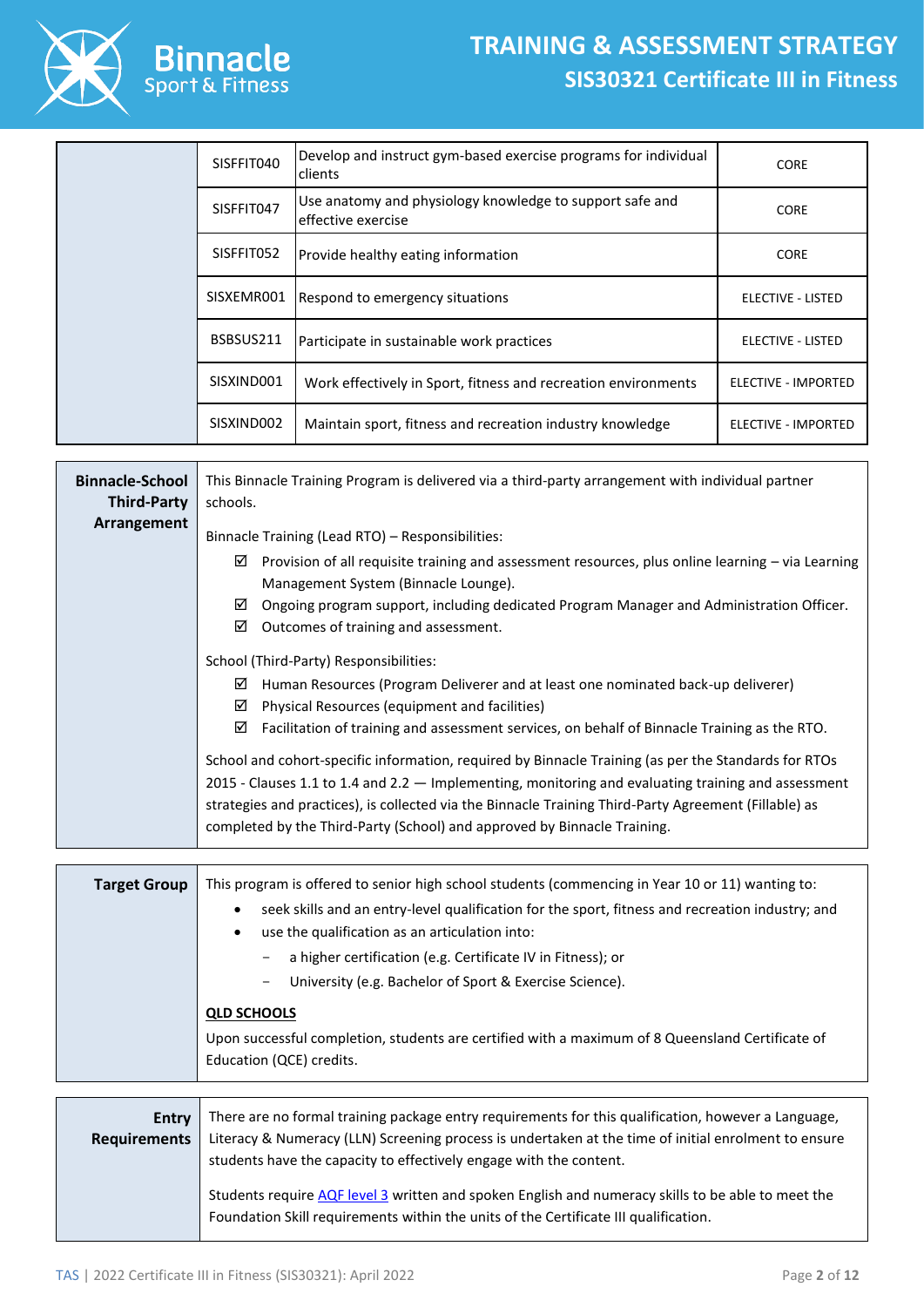

|                                                                 | This program is delivered as a 'Fee for Service' offering only and as per the Binnacle-School invoicing<br>arrangement.                                                                                                                                                                                                                                                                                                                                                                                                                                                                                                                                                               |  |  |
|-----------------------------------------------------------------|---------------------------------------------------------------------------------------------------------------------------------------------------------------------------------------------------------------------------------------------------------------------------------------------------------------------------------------------------------------------------------------------------------------------------------------------------------------------------------------------------------------------------------------------------------------------------------------------------------------------------------------------------------------------------------------|--|--|
|                                                                 | Students must have access to all physical resources (either individually or through resources supplied<br>by the school) as outlined in the section 'Physical Resource Requirements' below.                                                                                                                                                                                                                                                                                                                                                                                                                                                                                           |  |  |
| <b>Learning and</b><br><b>Assessment</b><br><b>Arrangements</b> | <b>DURATION</b><br>The program content has been packaged into 7 terms [based on delivery across one line on the<br>timetable (minimum 3 lessons per week, i.e. 210 minutes per week) over 2 years].                                                                                                                                                                                                                                                                                                                                                                                                                                                                                   |  |  |
|                                                                 | A blended-delivery model will be used whereby students will have access to:<br>Trainer-led classroom delivery of content.<br>$\bullet$<br>Online modules that house learning content (within the Binnacle Lounge).<br>٠<br>Assessment activities to be completed online within the Binnacle Lounge.<br>٠<br>Assessment activities and projects to be completed in the classroom and/or student-led<br>٠<br>environment.<br>Participation in an Industry Discovery - at a Fitness-related workplace (recommended,<br>$\bullet$<br>however, not compulsory).                                                                                                                            |  |  |
|                                                                 | This program uses single unit and clustered unit assessment.                                                                                                                                                                                                                                                                                                                                                                                                                                                                                                                                                                                                                          |  |  |
|                                                                 | Assessment and training will be conducted at the school. Assessment methodologies will vary<br>according to specific requirements of the Units of Competency. A range of methods will be used,<br>including:                                                                                                                                                                                                                                                                                                                                                                                                                                                                          |  |  |
|                                                                 | Knowledge quizzes, short answer questions and other project/case study reports.<br>$\bullet$<br>Skills demonstrations, reports, documents, observations.<br>$\bullet$<br>Portfolios of evidence as completed by the student for major projects.<br>٠<br>Simulated assessment environment (Fitness-related industry) - located at the school.<br>$\bullet$                                                                                                                                                                                                                                                                                                                             |  |  |
|                                                                 | Under supervision, students will instruct a range of fitness programs as well as completing practical<br>experience (may be outside of their timetabled subject) to deliver a range of fitness activities and<br>exercise programs to members of the school community (students and staff). Students will also work<br>in the gym facility at the school with authentic clients, which will involve delivering exercise programs<br>to a range of clients, including adult males (18+ years), adult females (18+ years) and older adult<br>clients (55+ years).                                                                                                                       |  |  |
|                                                                 | 'VOLUME OF LEARNING' AND 'AMOUNT OF TRAINING'                                                                                                                                                                                                                                                                                                                                                                                                                                                                                                                                                                                                                                         |  |  |
|                                                                 | Volume of Learning (VoL)* per the Australian Qualifications Framework volume of learning<br>indicators:                                                                                                                                                                                                                                                                                                                                                                                                                                                                                                                                                                               |  |  |
|                                                                 | Certificate II = $0.5 - 1$ year (600 - 1200 hours)<br>Certificate III = $1 - 2$ years (1200 - 2400 hours)                                                                                                                                                                                                                                                                                                                                                                                                                                                                                                                                                                             |  |  |
|                                                                 | * VoL describes how long a learner who does not hold any of the competencies identified in the<br>relevant units of competency or modules would take to develop all of the required skills and<br>knowledge. Further, the VoL includes all teaching, learning and assessment activities that are<br>required to be undertaken by the typical student to achieve the learning outcomes. These activities<br>may include some or all of the following: guided learning (such as classes, lectures, tutorials, online<br>study or self-paced study guides), individual study, research, learning activities in the workplace and<br>assessment activities.<br>(AQF, Volume of Learning). |  |  |
|                                                                 | Amount of Training (AoT) for this program consists of classroom learning, self-study and practical                                                                                                                                                                                                                                                                                                                                                                                                                                                                                                                                                                                    |  |  |

work-related experience.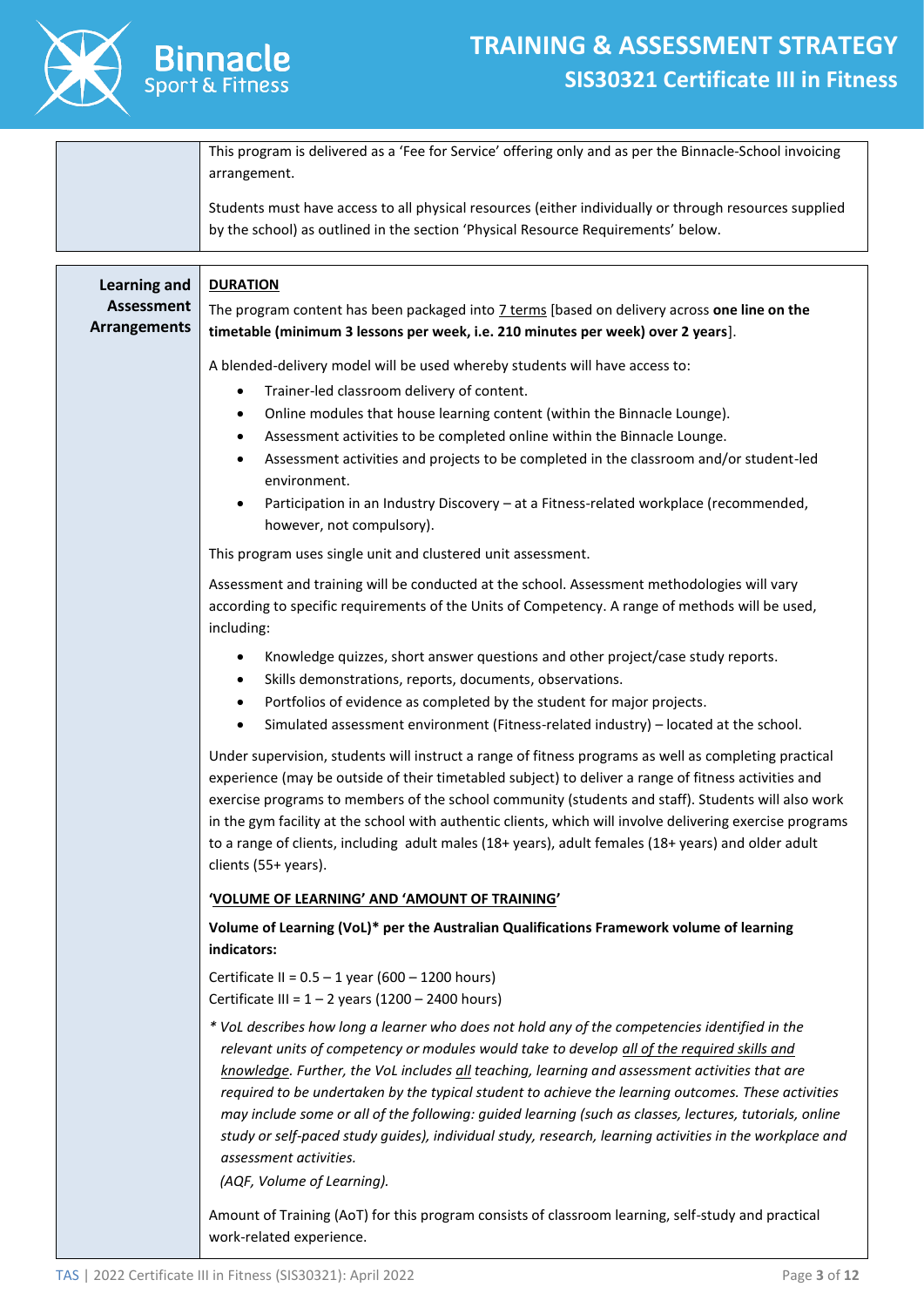

٦

| Classroom learning = 245 hours (1 study line over 2 years).                                                                                                                                                                                                                                                                                                                                                                                                                         |
|-------------------------------------------------------------------------------------------------------------------------------------------------------------------------------------------------------------------------------------------------------------------------------------------------------------------------------------------------------------------------------------------------------------------------------------------------------------------------------------|
| There is also an element of self-study (formative activities scheduled for students to undertake outside<br>of class time). These activities are used by students to enhance their understanding of the content and<br>are undertaken prior to assessment for that particular module or topic of study. Across this 2-year<br>program, Binnacle has devoted an additional 70 minutes per week (the equivalent of one additional<br>lesson per week) for these formative activities. |
| Self-Study (Formative Activities) Hours = 82 hours (i.e. 1.17 hours x 70 weeks)                                                                                                                                                                                                                                                                                                                                                                                                     |
| An additional 40 hours of practical work-related experience is undertaken by students across the<br>program. While some of these hours may be achieved during devoted class lessons, due to the nature<br>of client fitness training some practical experience will be undertaken outside of these class hours.                                                                                                                                                                     |
| <b>Practical Work-related Experience = 40 hours</b>                                                                                                                                                                                                                                                                                                                                                                                                                                 |
| TOTAL AMOUNT OF TRAINING (AoT) = 367 hours (245 + 82 + 40)                                                                                                                                                                                                                                                                                                                                                                                                                          |
| Binnacle rationalises the VoL hours gap (i.e. VoL 1800 hours LESS AoT 367 hours = 1433 hours) by:                                                                                                                                                                                                                                                                                                                                                                                   |
| Students entering the subject with a large base of foundational skills and knowledge from<br>prior and concurrent learning (e.g. Years 9-10 HPE and other sporting/fitness involvement,<br>including as an athlete/player).                                                                                                                                                                                                                                                         |
| There is a large amount of overlap (clustering) of units across the 7 terms.<br>$\bullet$                                                                                                                                                                                                                                                                                                                                                                                           |
| There being a large component of additional self-study that students may undertake to<br>$\bullet$<br>deepen their own understanding of the content.                                                                                                                                                                                                                                                                                                                                |
|                                                                                                                                                                                                                                                                                                                                                                                                                                                                                     |

| Learning and<br>Assessment<br>Arrangements | <b>ORGANISATION</b><br>The program will be delivered using class-based learning as well as a real fitness environment (including<br>a gym) located at the school which involves delivering a range of fitness programs to adolescent, adult<br>and older adult clients.                                                                                                                                                                |
|--------------------------------------------|----------------------------------------------------------------------------------------------------------------------------------------------------------------------------------------------------------------------------------------------------------------------------------------------------------------------------------------------------------------------------------------------------------------------------------------|
|                                            | A range of teaching and learning strategies will be used to deliver the competencies including:<br><b>Practical tasks</b><br>٠<br>Client interactions<br>Group work<br>$\bullet$<br>Programs within the school (generally a minimum of two different fitness programs per term)<br>$\bullet$<br>Practical experience within the school fitness centre (i.e. group exercise, outdoor fitness, one-<br>$\bullet$<br>on-one gym programs) |
|                                            | Evidence contributing towards each competency will be collected throughout the program. This<br>evidence will be used to make judgements of competency that are aligned with, and reflect, the<br>requirements of each unit of competency.                                                                                                                                                                                             |
| Learning and                               | LANGUAGE, LITERACY AND NUMERACY ASSISTANCE                                                                                                                                                                                                                                                                                                                                                                                             |

| Learning and               | LANGUAGE, LITERACY AND NUMERACY ASSISTANCE                                                                                                                                                           |  |  |  |
|----------------------------|------------------------------------------------------------------------------------------------------------------------------------------------------------------------------------------------------|--|--|--|
| Assessment<br>Arrangements | Support is available to all students and can be organised - through the deliverer - on a case-by-case and<br>as needed basis throughout the program.                                                 |  |  |  |
|                            | 'Reasonable adjustment' is offered for most assessment items. This is indicated in the assessment table<br>at the top of each assessment and are allocated based on unit of competency requirements. |  |  |  |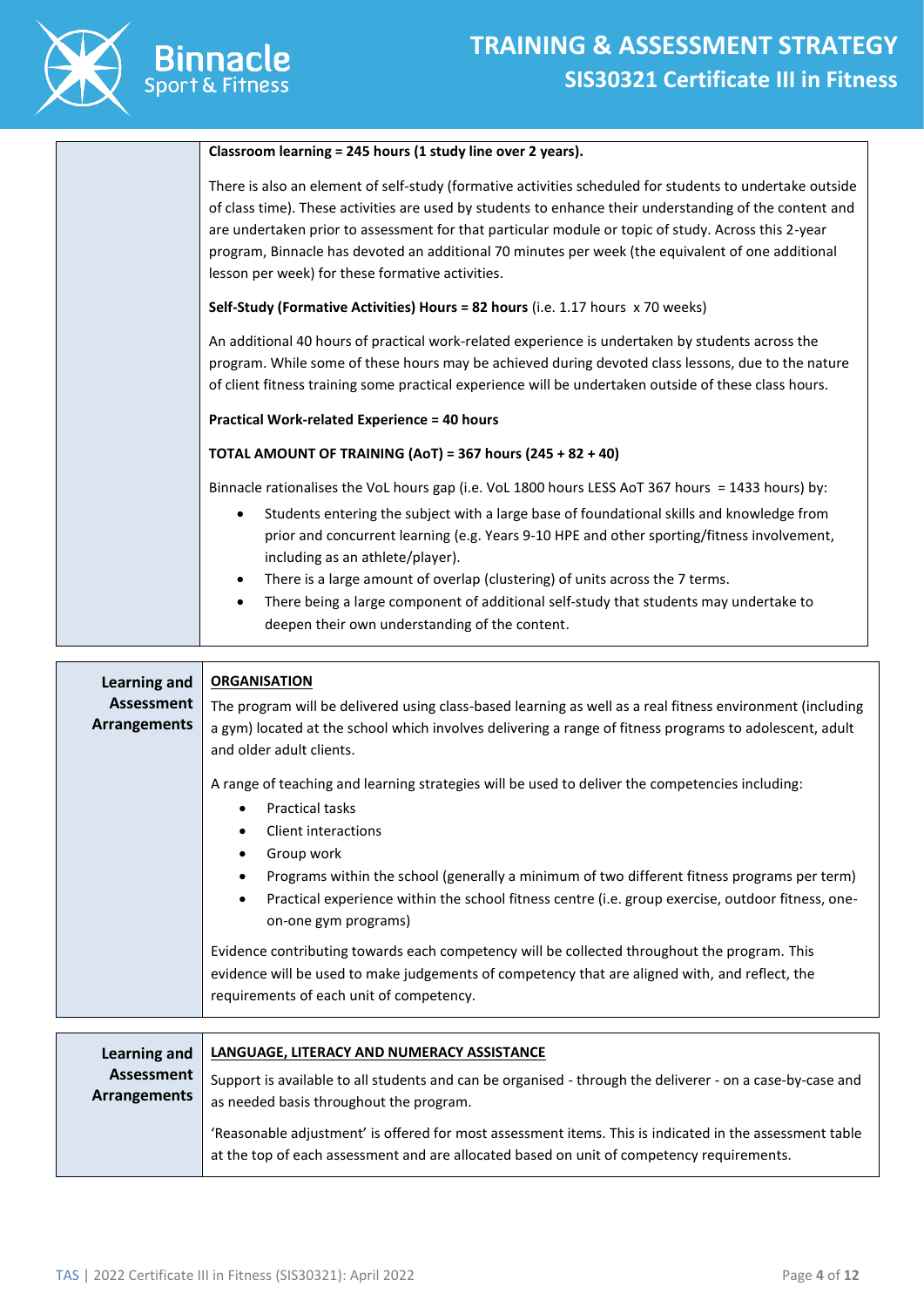

| <b>Learning and</b><br>Assessment<br><b>Arrangements</b> | <b>OPPORTUNITY FOR RPL AND CREDIT TRANSFER</b><br>Recognition of Prior Learning (RPL) is an assessment process that evaluates an individual's informal<br>learning to determine the extent to which that individual has achieved the required competency<br>outcomes.                                                                                                                                                 |
|----------------------------------------------------------|-----------------------------------------------------------------------------------------------------------------------------------------------------------------------------------------------------------------------------------------------------------------------------------------------------------------------------------------------------------------------------------------------------------------------|
|                                                          | Credit Transfer is applying credit for a unit of competency that has previously been completed<br>(successfully) by a student. Credit Transfer is offered both at enrolment and throughout the training<br>program. A verified copy of the student's Qualification and/or Statement of Attainment listing the units<br>of competency that have previously been completed is required as evidence for Credit Transfer. |
|                                                          | Both RPL and Credit Transfer are available to students. Due to students being of high school age, usually<br>with limited prior qualifications or work history, students typically undergo a train-to-assess pathway.<br>An RPL assessment pathway will require verifiable evidence of a student's prior learning (e.g. Statement<br>of Attainment for previously completed superseded units).                        |

| <b>Learning and</b><br><b>Assessment</b> | <b>COURSE STRUCTURE</b>                                                                   |                                                                                                                                                                                                                                                                                                                |  |
|------------------------------------------|-------------------------------------------------------------------------------------------|----------------------------------------------------------------------------------------------------------------------------------------------------------------------------------------------------------------------------------------------------------------------------------------------------------------|--|
| <b>Arrangements</b>                      | Topics:<br>$\bullet$<br>$\bullet$<br><b>TERM 1</b><br>Programs:<br>$\bullet$<br>$\bullet$ | <b>Binnacle Lounge Induction</b><br>The Sport, Fitness & Recreation (SFR) Industry<br>Apply Knowledge of Coaching Practices<br>Bootcamp Program (Teacher Facilitated): Assist with Delivering Bootcamp Sessions<br>Coaching Program (Student Delivery): Plan & Deliver Coaching Sessions                       |  |
|                                          | Topics:<br>$\bullet$<br><b>TERM 2</b><br>Programs:<br>$\bullet$<br>$\bullet$              | Provide First Aid<br>The Sport, Fitness & Recreation (SFR) Industry<br>Community Fitness Program: Community Fitness Program - Junior Secondary School Participants<br>Provide First Aid: Enrol and complete the Short Course: HLTAID011 Provide First Aid                                                      |  |
|                                          | <b>UNITS OF</b><br><b>COMPETENCY</b><br><b>SCHEDULED FOR</b><br><b>FINALISATION</b>       | HLTAID011 Provide first aid                                                                                                                                                                                                                                                                                    |  |
|                                          | Topics:<br>$\bullet$<br>$\bullet$<br><b>TERM3</b><br>Programs:<br>$\bullet$<br>$\bullet$  | Anatomy & Physiology<br>Plan & Deliver Exercise Programs<br>One-on-One Cardio Program: Personal Fitness Coach<br>Group Cardio Program: Circuit Sessions for Adolescent Clients                                                                                                                                 |  |
|                                          | Topics:<br>$\bullet$<br><b>TERM4</b><br>Programs:<br>$\bullet$                            | Introduction to Nutrition (Binnacle Online Delivery)<br>Digital Technologies in the Workplace (Binnacle Online Delivery)<br><b>Group Nutrition Presentation</b><br>Strength & Conditioning Program for Peers                                                                                                   |  |
|                                          | <b>UNITS OF</b><br><b>COMPETENCY</b><br><b>SCHEDULED FOR</b><br><b>FINALISATION</b>       | HLTWHS001 Participate in workplace health and safety<br>SISXEMR001 Respond to emergency situations<br>SISXIND001 Work effectively in sport, fitness and recreation environments<br>SISXIND002 Maintain sport, fitness and recreation industry knowledge<br>BSBSUS211 Participate in sustainable work practices |  |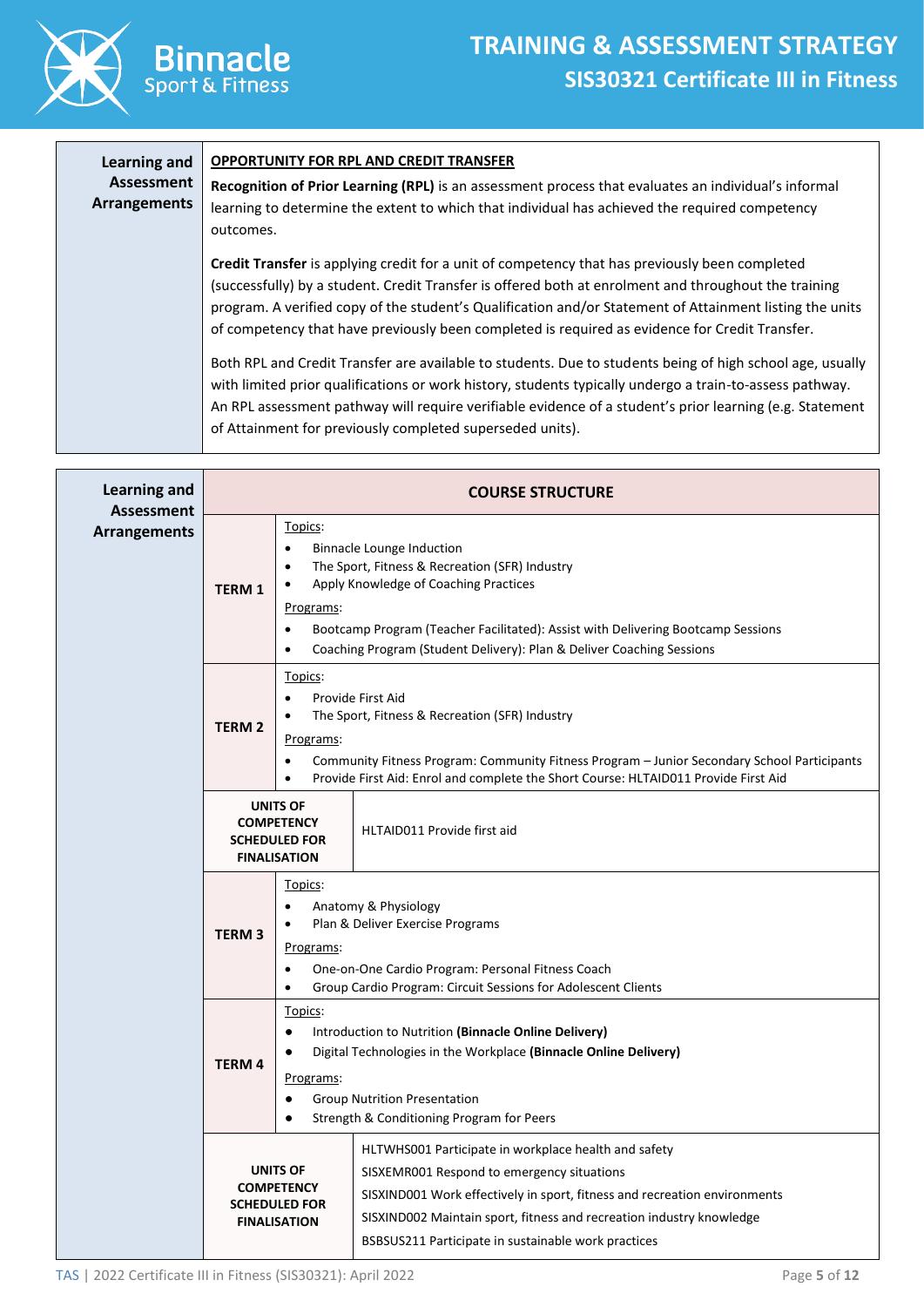

|                   | Topics:                                   |                                                                                        |  |  |  |  |
|-------------------|-------------------------------------------|----------------------------------------------------------------------------------------|--|--|--|--|
|                   | $\bullet$                                 | Client Orientation, Health Assessment & Fitness Testing                                |  |  |  |  |
|                   | $\bullet$                                 | Provide Healthy Eating Information                                                     |  |  |  |  |
| <b>TERM 5</b>     | Fitness Programming & Instruction<br>٠    |                                                                                        |  |  |  |  |
|                   | $\bullet$                                 | Anatomy & Physiology for Fitness Programming                                           |  |  |  |  |
|                   | Programs:                                 |                                                                                        |  |  |  |  |
|                   |                                           | One-on-One Gym Program: Initial Consultation for a Peer                                |  |  |  |  |
|                   | Topics:                                   |                                                                                        |  |  |  |  |
|                   | <b>Older Adults</b><br>$\bullet$          |                                                                                        |  |  |  |  |
|                   | $\bullet$                                 | <b>Specific Populations</b>                                                            |  |  |  |  |
| TERM <sub>6</sub> |                                           | Anatomy & Physiology for Fitness Programs                                              |  |  |  |  |
|                   | Programs:                                 |                                                                                        |  |  |  |  |
|                   | $\bullet$                                 | Gentle Exercise Program: Participate in Gentle Exercise Sessions                       |  |  |  |  |
|                   | $\bullet$                                 | Mobility Program: Plan and Instruct Mobility Sessions                                  |  |  |  |  |
|                   | $\bullet$                                 | Specific Populations: Plan and Deliver Programs for Scenario Clients                   |  |  |  |  |
|                   | Topics:                                   |                                                                                        |  |  |  |  |
|                   | <b>Older Adults</b>                       |                                                                                        |  |  |  |  |
|                   | <b>Specific Populations</b>               |                                                                                        |  |  |  |  |
| <b>TERM7</b>      | Anatomy & Physiology for Fitness Programs |                                                                                        |  |  |  |  |
|                   | <u>Programs:</u>                          |                                                                                        |  |  |  |  |
|                   |                                           | Group Exercise and Gym-based One-on-One Sessions:                                      |  |  |  |  |
|                   |                                           | Female and Male Adults aged 18+; and                                                   |  |  |  |  |
|                   |                                           | Older adults aged 55+                                                                  |  |  |  |  |
|                   |                                           | BSBPOPS304 Deliver and monitor a service to customers                                  |  |  |  |  |
|                   |                                           | BSBPEF301 Organise personal work priorities                                            |  |  |  |  |
|                   |                                           | SISFFIT032 Complete pre-exercise screening and service orientation                     |  |  |  |  |
|                   | <b>UNITS OF</b>                           | SISFFIT033 Complete client fitness assessments                                         |  |  |  |  |
|                   | <b>COMPETENCY</b><br><b>SCHEDULED FOR</b> | SISFFIT035 Plan group exercise sessions                                                |  |  |  |  |
|                   | <b>FINALISATION</b>                       | SISFFIT036 Instruct group exercise sessions                                            |  |  |  |  |
|                   |                                           | SISFFIT040 Develop and instruct gym based exercise programs for individual clients     |  |  |  |  |
|                   |                                           | SISFFIT047 Use anatomy and physiology knowledge to support safe and effective exercise |  |  |  |  |
|                   |                                           | SISFFIT052 Provide healthy eating information                                          |  |  |  |  |
|                   |                                           |                                                                                        |  |  |  |  |

| Learning and<br>Assessment<br><b>Arrangements</b> | <b>EVIDENCE GATHERING TECHNIQUES</b><br>The following matrix identifies the type of evidence that <b>may be</b> collected to enable judgements to be<br>made about a student's success in units of competency. Evidence gathering techniques may be adjusted<br>to best suit the unit of competency requirements.<br>Students may submit evidence to gain RPL for competencies. |                                                         |   |   |   |   |  |
|---------------------------------------------------|---------------------------------------------------------------------------------------------------------------------------------------------------------------------------------------------------------------------------------------------------------------------------------------------------------------------------------------------------------------------------------|---------------------------------------------------------|---|---|---|---|--|
|                                                   |                                                                                                                                                                                                                                                                                                                                                                                 | UNITS OF COMPETENCY                                     | A | B |   | D |  |
|                                                   | BSBOPS304                                                                                                                                                                                                                                                                                                                                                                       | Deliver and monitor a service to customers              | ✓ | √ | √ |   |  |
|                                                   | BSBPEF301                                                                                                                                                                                                                                                                                                                                                                       | Organise personal work priorities                       | √ |   | √ |   |  |
|                                                   | HLTAID011                                                                                                                                                                                                                                                                                                                                                                       | Provide First Aid                                       | √ |   | √ |   |  |
|                                                   | HLTWHS001                                                                                                                                                                                                                                                                                                                                                                       | Participate in workplace health and safety              | √ |   | √ |   |  |
|                                                   | SISFFIT032                                                                                                                                                                                                                                                                                                                                                                      | Complete pre-exercise screening and service orientation | √ |   | √ |   |  |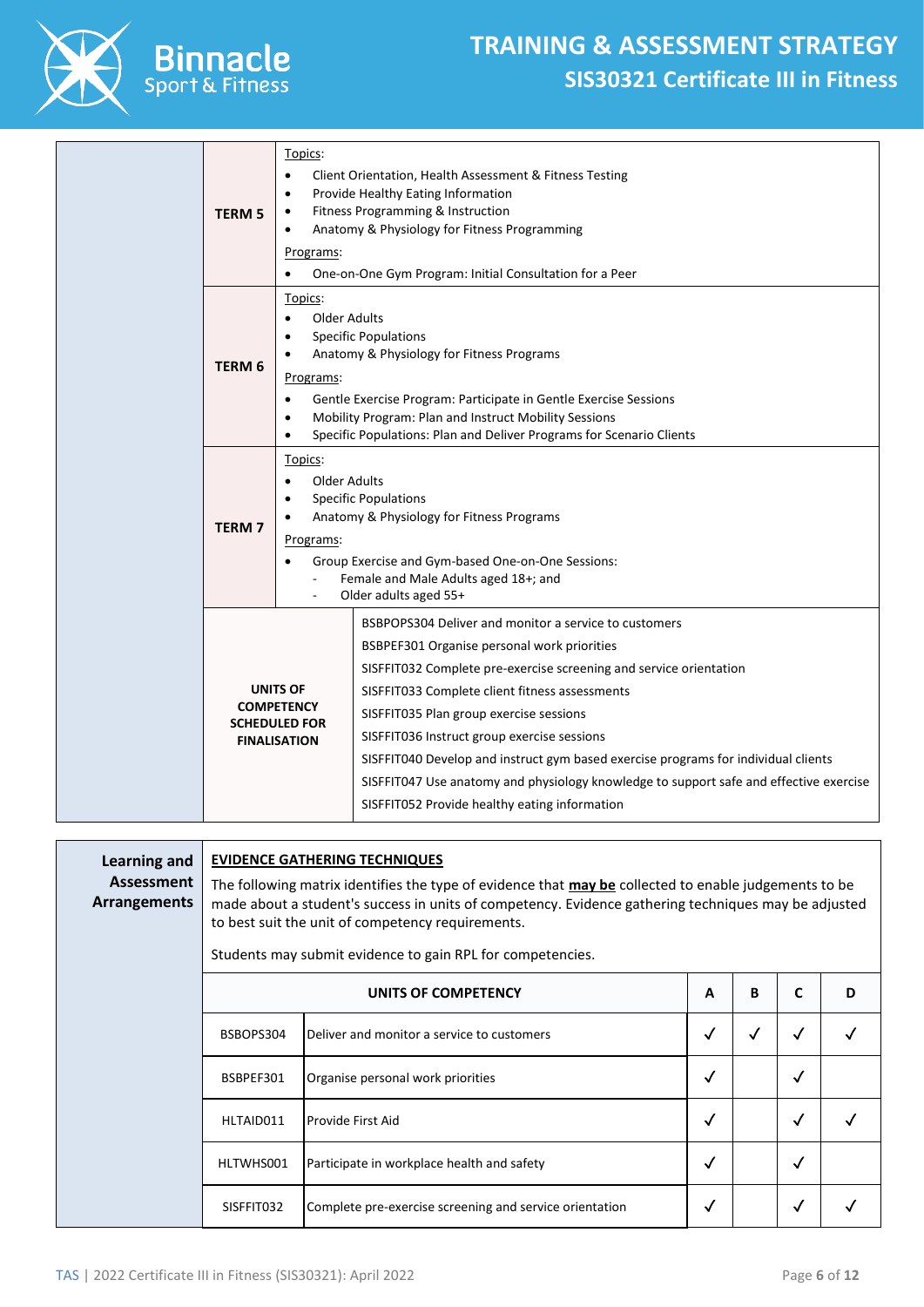

## **TRAINING & ASSESSMENT STRATEGY SIS30321 Certificate III in Fitness**

|  | SISFFIT033 |                                  |                                 | Complete client fitness assessments                             | $\checkmark$ |              | $\checkmark$ |   |
|--|------------|----------------------------------|---------------------------------|-----------------------------------------------------------------|--------------|--------------|--------------|---|
|  | SISFFIT035 | Plan group exercise sessions     |                                 |                                                                 | $\checkmark$ |              | $\checkmark$ |   |
|  | SISFFIT036 | Instruct group exercise sessions |                                 |                                                                 | $\checkmark$ |              | $\checkmark$ |   |
|  | SISFFIT040 | clients                          |                                 | Develop and instruct gym-based exercise programs for individual | $\checkmark$ | $\checkmark$ | $\checkmark$ |   |
|  | SISFFIT047 | effective exercise               |                                 | Use anatomy and physiology knowledge to support safe and        | $\checkmark$ |              | $\checkmark$ |   |
|  | SISFFIT052 |                                  |                                 | Provide healthy eating information                              | $\checkmark$ | √            | $\checkmark$ |   |
|  | SISXEMR001 |                                  | Respond to emergency situations |                                                                 | $\checkmark$ |              | $\checkmark$ |   |
|  | BSBSUS211  |                                  |                                 | Participate in sustainable work practices                       |              |              | $\checkmark$ |   |
|  | SISXIND001 |                                  |                                 | Work effectively in Sport, fitness and recreation environments  | $\checkmark$ |              | $\checkmark$ | ✓ |
|  | SISXIND002 |                                  |                                 | Maintain sport, fitness and recreation industry knowledge       | $\checkmark$ |              | $\checkmark$ | ✓ |
|  |            |                                  | A                               | Quiz and short answer questions                                 |              |              |              |   |
|  | <b>KEY</b> |                                  | B                               | <b>Case studies and scenarios</b>                               |              |              |              |   |
|  |            |                                  | $\mathbf{C}$                    | <b>Project tasks</b>                                            |              |              |              |   |
|  |            |                                  | D                               | <b>Major programs and practicals</b>                            |              |              |              |   |

| <b>Training and</b><br><b>Assessment Staff</b> | <b>UNITS OF</b>   |                                                                                                    | <b>TRAINING &amp; ASSESSMENT PERSONNEL</b> |                       |                             |  |  |
|------------------------------------------------|-------------------|----------------------------------------------------------------------------------------------------|--------------------------------------------|-----------------------|-----------------------------|--|--|
| Indicate for each unit<br>of competency the    | <b>COMPETENCY</b> | <b>TRAINING ARRANGEMENTS</b>                                                                       | <b>Technical</b><br><b>Advisor</b>         | Qualified<br>Assessor | Qualified<br><b>Trainer</b> |  |  |
| staff involved in<br>delivery and identify     | HLTWHS001         | Sole trainer and assessor -<br>under the support of<br>Binnacle's Program<br>Management (PM) Team. | <b>Binnacle PM</b>                         | Teacher               | Teacher                     |  |  |
| if this is being<br>delivered by one           | SISXEMR001        |                                                                                                    | <b>Binnacle PM</b>                         | Teacher               | Teacher                     |  |  |
| person, or in a team<br>approach.              | SISXIND001        |                                                                                                    | <b>Binnacle PM</b>                         | Teacher               | Teacher                     |  |  |
|                                                | SISXIND002        |                                                                                                    | <b>Binnacle PM</b>                         | Teacher               | Teacher                     |  |  |
|                                                | BSBSUS211         |                                                                                                    | <b>Binnacle PM</b>                         | Teacher               | Teacher                     |  |  |
|                                                | BSBOPS304         |                                                                                                    | <b>Binnacle PM</b>                         | Teacher               | Teacher                     |  |  |
|                                                | BSBPEF301         |                                                                                                    | <b>Binnacle PM</b>                         | Teacher               | Teacher                     |  |  |
|                                                | SISFFIT032        |                                                                                                    | <b>Binnacle PM</b>                         | Teacher               | Teacher                     |  |  |
|                                                | SISFFIT033        |                                                                                                    | <b>Binnacle PM</b>                         | Teacher               | Teacher                     |  |  |
|                                                | SISFFIT035        |                                                                                                    | <b>Binnacle PM</b>                         | Teacher               | Teacher                     |  |  |
|                                                | SISFFIT036        |                                                                                                    | <b>Binnacle PM</b>                         | Teacher               | Teacher                     |  |  |
|                                                | SISFFIT040        |                                                                                                    | <b>Binnacle PM</b>                         | Teacher               | Teacher                     |  |  |

TAS | 2022 Certificate III in Fitness (SIS30321): April 2022 Page **7** of **12**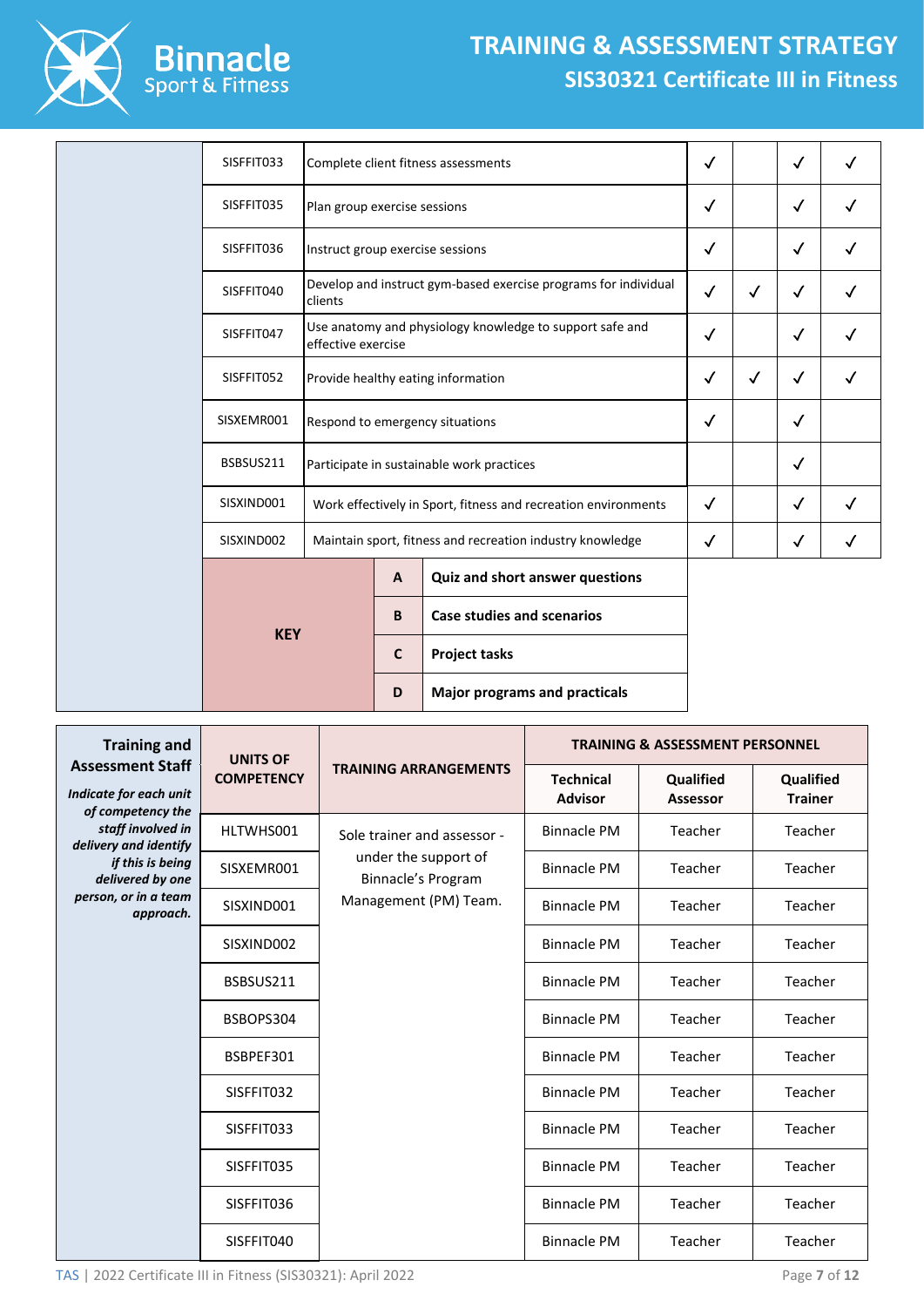

## **TRAINING & ASSESSMENT STRATEGY SIS30321 Certificate III in Fitness**

| SISFFIT047                          |                                                                                                                                                                                                                                | <b>Binnacle PM</b> | Teacher | Teacher |
|-------------------------------------|--------------------------------------------------------------------------------------------------------------------------------------------------------------------------------------------------------------------------------|--------------------|---------|---------|
| SISFFIT052                          |                                                                                                                                                                                                                                | Binnacle PM        | Teacher | Teacher |
| HLTAID011<br>HLTAID010<br>HLTAID009 | Either delivered via the Binnacle Program with the Teacher as Trainer/<br>Assessor (additional physical and human resource requirements of school); or<br>delivered by an external provider as arranged by individual schools. |                    |         |         |

| Learning<br><b>Resources</b> | Students are provided with a full Course Content kit that is specific to each term of study which<br>includes: |  |  |  |
|------------------------------|----------------------------------------------------------------------------------------------------------------|--|--|--|
|                              | Unit Plan<br>٠                                                                                                 |  |  |  |
|                              | Lectures                                                                                                       |  |  |  |
|                              | <b>Online Activities</b>                                                                                       |  |  |  |
|                              | Exercise Bank<br>٠                                                                                             |  |  |  |
|                              | <b>Videos</b>                                                                                                  |  |  |  |
|                              | Work templates and other work-related documents (e.g. policy manuals)<br>$\bullet$                             |  |  |  |

| <b>Practical</b> Students will undertake a minimum of 40 hours of practical experience (i.e. group exercise and gym |
|---------------------------------------------------------------------------------------------------------------------|
| <b>Experience</b>   instruction) across the program.                                                                |

| <b>Consultation with</b><br><b>Industry</b> | Key industry partners consulted in the development and ongoing refinement of this strategy are listed<br>below. Binnacle meets with each of the listed industry partners for regular advice, ongoing program<br>support and guidance. These industry engagement activities focus on Training and Assessment Strategy,<br>resources, and current industry skills of trainers and assessors. |
|---------------------------------------------|--------------------------------------------------------------------------------------------------------------------------------------------------------------------------------------------------------------------------------------------------------------------------------------------------------------------------------------------------------------------------------------------|
|                                             | <b>Industry Partners</b>                                                                                                                                                                                                                                                                                                                                                                   |
|                                             | Redcliffe Dolphins Rugby League Club                                                                                                                                                                                                                                                                                                                                                       |
|                                             | Renegade Conditioning                                                                                                                                                                                                                                                                                                                                                                      |
|                                             | Kayle Fitness                                                                                                                                                                                                                                                                                                                                                                              |
|                                             | <b>Fit College</b>                                                                                                                                                                                                                                                                                                                                                                         |
|                                             | Andrew Rickertt - Job Skills Queensland                                                                                                                                                                                                                                                                                                                                                    |
|                                             | National Institute of First Aid Trainers (NIFAT)                                                                                                                                                                                                                                                                                                                                           |
|                                             | Consultation/engagement approaches include:                                                                                                                                                                                                                                                                                                                                                |
|                                             | Regular meetings (e.g. weekly consultation meetings)                                                                                                                                                                                                                                                                                                                                       |
|                                             | Teleconferences                                                                                                                                                                                                                                                                                                                                                                            |
|                                             | Program development/validation meetings                                                                                                                                                                                                                                                                                                                                                    |
|                                             | Program development projects                                                                                                                                                                                                                                                                                                                                                               |

| Assessment                          | The processes used to validate assessment in this course are:                                                                                                                                              |  |  |  |
|-------------------------------------|------------------------------------------------------------------------------------------------------------------------------------------------------------------------------------------------------------|--|--|--|
| <b>Validation</b><br><b>Process</b> | <b>Validation by Industry:</b><br>1.<br>An internal review conducted annually with an industry representative to check that the<br>$\bullet$                                                               |  |  |  |
|                                     | standards expected of students are consistent with current industry practice.<br>The internal review will examine the learning and assessment strategy and identify areas for<br>$\bullet$<br>improvement. |  |  |  |
|                                     | The internal review will also evaluate all assessment instruments to ensure that they are<br>$\bullet$<br>appropriate for the units of competency and reflect the unit requirements (i.e. elements,        |  |  |  |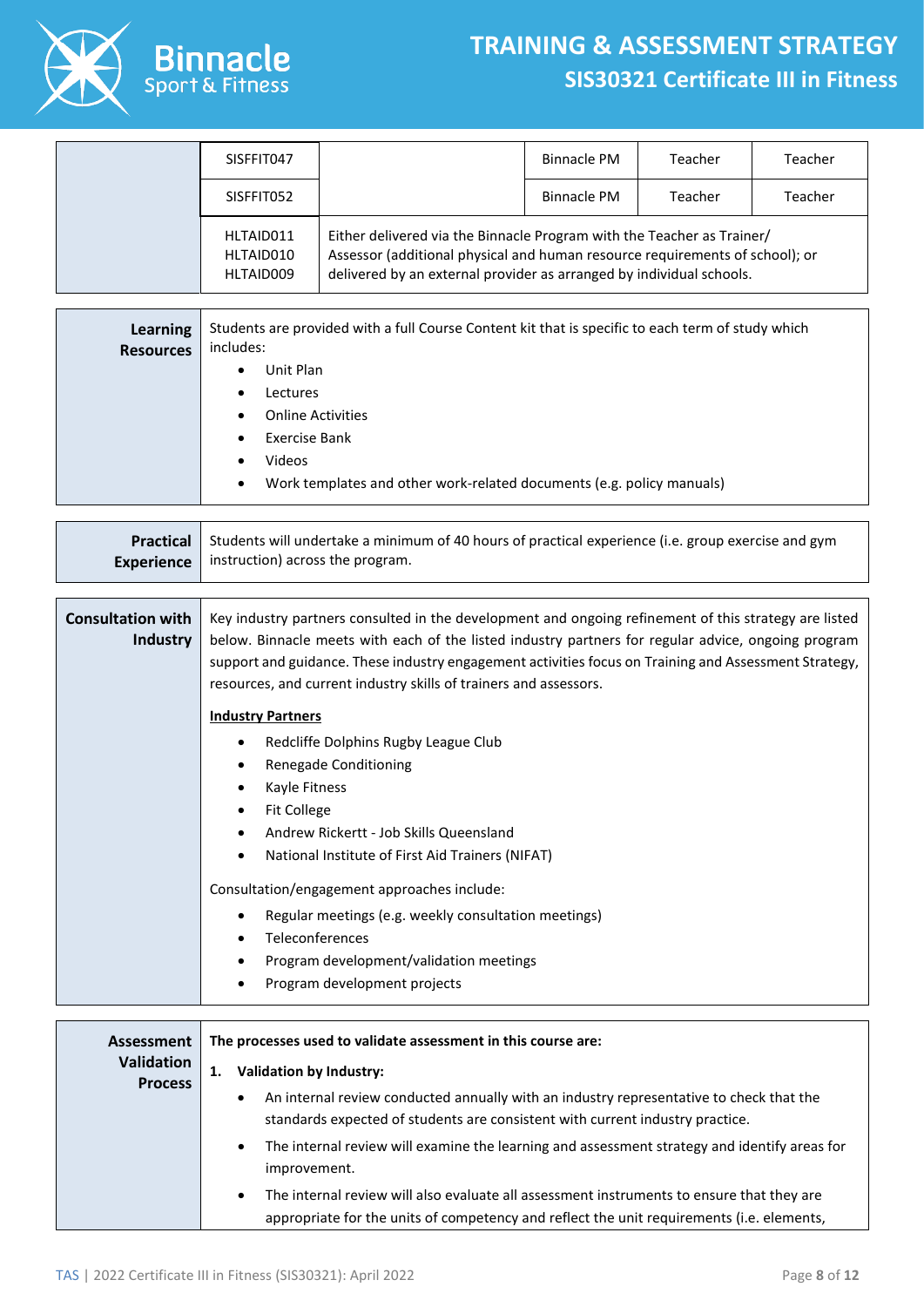

| performance criteria, performance evidence, knowledge evidence and assessment<br>conditions).                                                                                                                                                                                                                                                                                                                                                                                                          |
|--------------------------------------------------------------------------------------------------------------------------------------------------------------------------------------------------------------------------------------------------------------------------------------------------------------------------------------------------------------------------------------------------------------------------------------------------------------------------------------------------------|
| Validation for each unit of competency includes:<br>$\bullet$<br>Pre-assessment validation (to confirm assessment process and instruments meet the<br>$\overline{\phantom{m}}$<br>requirements of the Principles of Assessment); completed every 24 months (minimum);<br>and<br>Post-assessment validation (to confirm assessment evidence provided by the students<br>-<br>and the judgement of that evidence meets the requirements of the Rules of Evidence).<br>Completed every 3 years (minimum). |
| <b>Assessment Instrument Review:</b><br>2.                                                                                                                                                                                                                                                                                                                                                                                                                                                             |
| A Binnacle Program Development Specialist and an industry expert will review all assessment<br>$\bullet$<br>instruments to ensure that they are appropriate for the units of competency and reflect the<br>unit requirements (i.e. elements, performance criteria, performance evidence, knowledge<br>evidence and assessment conditions) with improvements noted and acted upon. Completed<br>annually.                                                                                               |

| <b>Physical Resource</b> | LIST OF SCHOOL RESOURCES (MINIMUM): |                                                                                                        |  |
|--------------------------|-------------------------------------|--------------------------------------------------------------------------------------------------------|--|
| <b>Requirements</b>      | 1.                                  | A Fitness Facility (Gym) located at the school, with:                                                  |  |
|                          |                                     | $\boxtimes$ A variety of exercise modes (including with and without equipment)                         |  |
|                          |                                     | $\boxtimes$ A range of exercise equipment including cardiovascular, resistance and flexibility         |  |
|                          |                                     | $\boxtimes$ A variety of exercise areas including resistance, cardio, flexibility, circuit and outdoor |  |
|                          |                                     | $\boxtimes$ Adequate space to cater for groups/multiple trainers                                       |  |
|                          |                                     | $\boxtimes$ Key health and safety equipment and/or aids                                                |  |
|                          |                                     | $\boxtimes$ A range of programs and services                                                           |  |
|                          |                                     | $\boxtimes$ A first aid kit.                                                                           |  |
|                          | 2.                                  | <b>Fitness assessment equipment</b>                                                                    |  |
|                          |                                     | $\boxtimes$ Tape measures (such as a stadiometer to measure height)                                    |  |
|                          |                                     | $\boxtimes$ Sit and reach tools                                                                        |  |
|                          |                                     | $\boxtimes$ Stationary bicycle, treadmill or rowing ergometer                                          |  |
|                          |                                     | $\boxtimes$ Heart rate monitors                                                                        |  |
|                          |                                     | $\boxtimes$ Blood pressure monitor                                                                     |  |
|                          |                                     | $\boxtimes$ Body weight scales                                                                         |  |
|                          |                                     | ☑<br>Stop watches                                                                                      |  |
|                          | 3.                                  | In addition to a Fitness Facility:                                                                     |  |
|                          |                                     | $\boxtimes$ Personal computers with office software and internet.                                      |  |
|                          |                                     | ☑<br>Repair equipment and maintenance resources (e.g. ball pumps, cleaning equipment).                 |  |
|                          |                                     | $\boxtimes$ Maintenance storage facilities (e.g. storeroom).                                           |  |
|                          |                                     | Access to a primary school participant group (or junior secondary) for a Community Fitness<br>☑        |  |
|                          |                                     | Program to be organised by the Program Deliverer.                                                      |  |
|                          |                                     | ☑<br>The venue/facility for this Community Fitness Program must include a range of sport and           |  |
|                          |                                     | recreation activities and equipment.                                                                   |  |
|                          | 4.                                  | Access to adult and older adult clients - with all 9 sessions, instructed by each student,             |  |
|                          |                                     | undertaken on school premises (or an external fitness facility as arranged by the School) - for        |  |
|                          |                                     | practical assessment purposes and assessed by the Binnacle Teacher.                                    |  |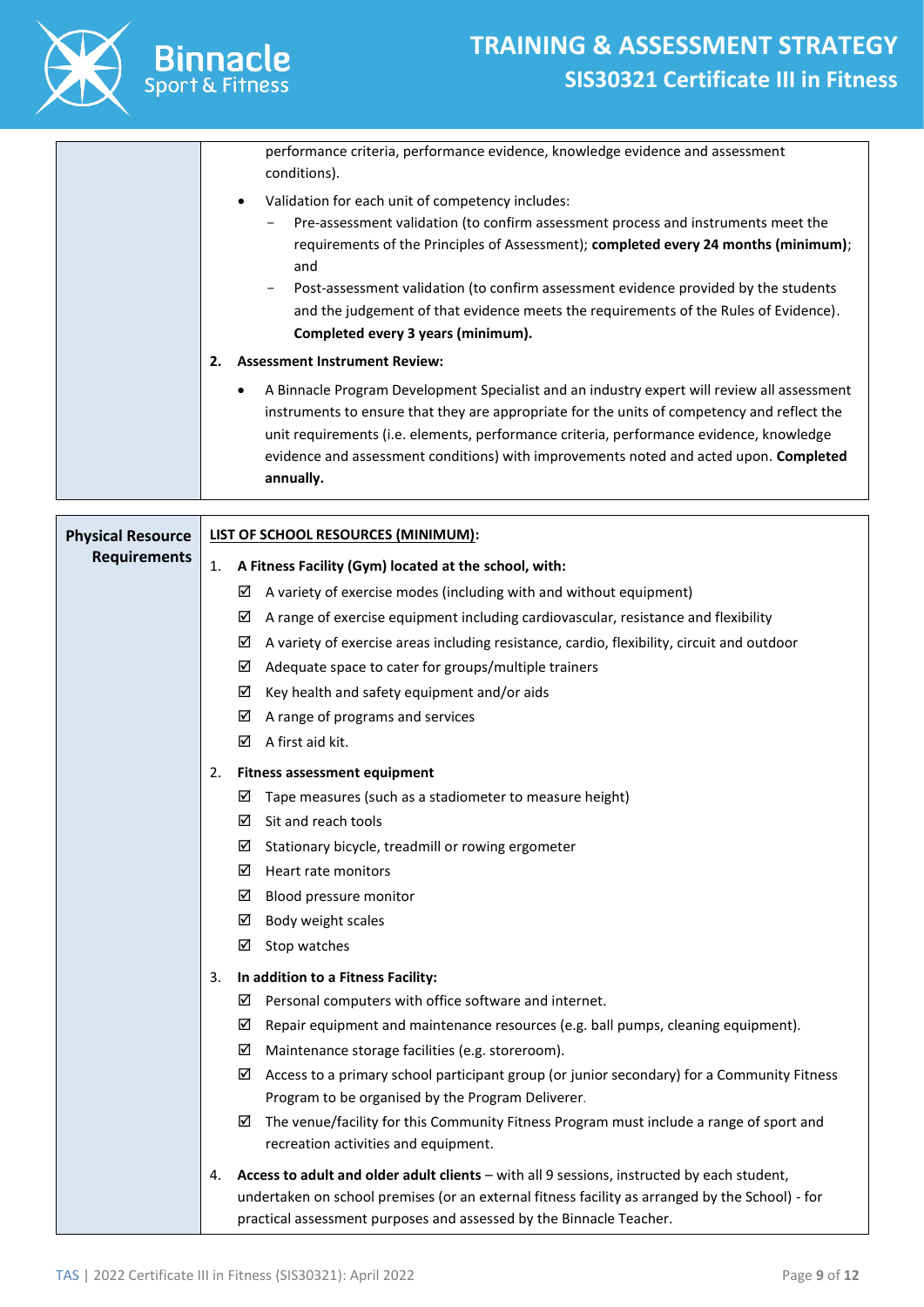

|                       | 6 x 1-ON-1 GYM-BASED SESSIONS: Each student is required to instruct six gym-based sessions<br>☑                                                                                                                 |
|-----------------------|-----------------------------------------------------------------------------------------------------------------------------------------------------------------------------------------------------------------|
|                       | (minimum session duration of 30 minutes) for the following clients:                                                                                                                                             |
|                       | 1 x female adult (age 18+ years) - minimum of 2 sessions                                                                                                                                                        |
|                       | 1 x male adult (age 18+ years) - minimum of 2 sessions<br>$\overline{\phantom{a}}$                                                                                                                              |
|                       | 1 x older adult (age 55+ years) – minimum of 2 sessions<br>-                                                                                                                                                    |
|                       | <b>PLUS</b>                                                                                                                                                                                                     |
|                       | 3 x GROUP EXERCISE SESSIONS: Each student is required to instruct three group exercise<br>☑                                                                                                                     |
|                       | sessions (minimum session duration of 45 minutes) for the following client groups (with a<br>minimum of 6 participants in each group):                                                                          |
|                       | A group that is predominantly comprised of female adults - minimum of 1 session (i.e. a<br>minimum of 6 participants with at least 4 x female adults)                                                           |
|                       | A group that is predominantly comprised of male adults - minimum of 1 session (i.e. a                                                                                                                           |
|                       | minimum of 6 participants with at least 4 x male adults)                                                                                                                                                        |
|                       | A group that is predominantly comprised of older adults - minimum of 1 session (i.e. a                                                                                                                          |
|                       | minimum of 6 participants with at least 4 x older adults aged 55 years or over)                                                                                                                                 |
|                       | <b>IMPORTANT:</b> These sessions have been scheduled outside of class hours (on the basis that adult clients                                                                                                    |
|                       | such as teachers have restricted availability during school time) however, they can be completed during<br>class time if clients are available. Sessions must be coordinated by the Binnacle Teacher (qualified |
|                       | fitness professional) at a fitness facility with adequate insurances in place and approved by the school                                                                                                        |
|                       | (e.g. school gym).                                                                                                                                                                                              |
|                       | 5.<br>Mandatory First Aid training equipment - minimum (*suggested) quantity (if First Aid                                                                                                                      |
|                       | competency delivered via Binnacle program)                                                                                                                                                                      |
|                       | Adult CPR manikin (1 manikin per 4 students*)<br>⊻                                                                                                                                                              |
|                       | Infant CPR manikin (1 manikin per 4 students*)<br>☑                                                                                                                                                             |
|                       | CPR face shield or 'clean face' (1 per student for each manikin)<br>☑                                                                                                                                           |
|                       | Alcohol wipes (1 x tub)<br>☑                                                                                                                                                                                    |
|                       | AED trainer (1 trainer per 4 students*)<br>☑                                                                                                                                                                    |
|                       | ☑<br>Gloves (1 x box of each size)                                                                                                                                                                              |
|                       | EpiPen trainers (1 trainer per 4 students*)<br>☑                                                                                                                                                                |
|                       | Asthma puffers (placebo) (1 trainer per 4 students*)<br>⊻                                                                                                                                                       |
|                       | Asthma spacers (1 trainer per 4 students*)<br>☑                                                                                                                                                                 |
|                       | Asthma spacer mouthpieces (1 per student)<br>☑                                                                                                                                                                  |
|                       | Triangular bandages (1 new bandage per student*)<br>☑                                                                                                                                                           |
|                       | Roller bandages (1 new bandage per student*)<br>☑                                                                                                                                                               |
|                       | Spare, clean bandages/slings (assortment)<br>☑                                                                                                                                                                  |
|                       | Workplace compliant first aid kit - stocked (1 per class*)<br>☑                                                                                                                                                 |
|                       | Pillows and blankets (assortment)<br>☑                                                                                                                                                                          |
|                       | Simulated hazards (as per workplace)<br>☑                                                                                                                                                                       |
|                       |                                                                                                                                                                                                                 |
| <b>Human Resource</b> | The Program Deliverer must be the primary facilitator of learning by:                                                                                                                                           |
| <b>Requirements</b>   | Being timetabled to the class for every lesson.<br>⊠                                                                                                                                                            |
|                       | Coordinating and overseeing the 'outside classroom timetable' commitment for the programs<br>☑                                                                                                                  |
|                       | outlined in the 'Physical Resource Requirements' - Access to Adult and Older Adult Clients.                                                                                                                     |
|                       | The Program Deliverer must:                                                                                                                                                                                     |
|                       | Hold the Certificate IV in Training and Assessment (TAE40116, or TAE40110*) qualification.<br>⊻                                                                                                                 |

TAS | 2022 Certificate III in Fitness (SIS30321): April 2022 Page **10** of **12**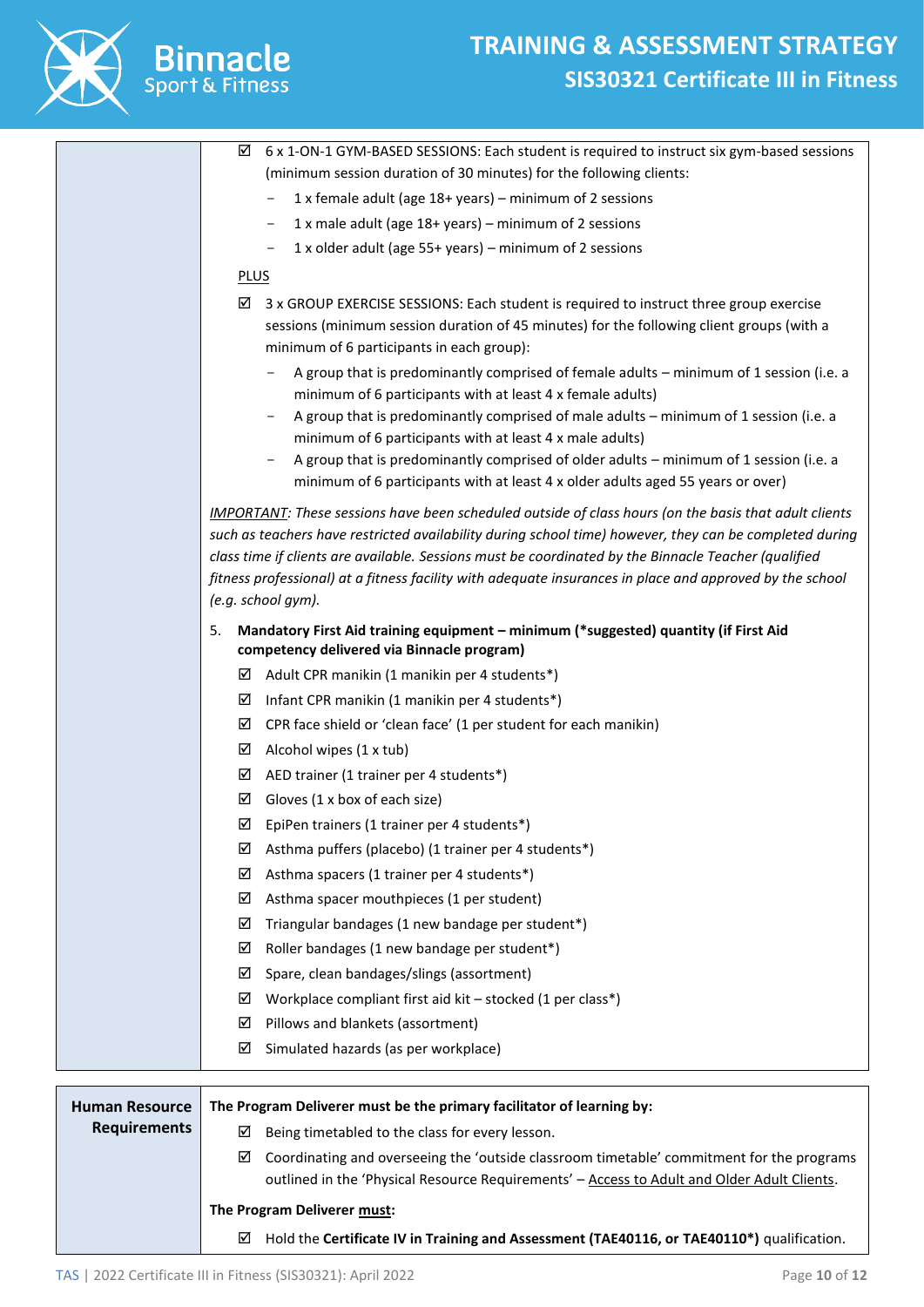

|                       | * Where the teacher holds TAE40110, two new core units must also be held:                             |
|-----------------------|-------------------------------------------------------------------------------------------------------|
|                       | TAEASS502 Design and develop assessment tools (or equivalent); and                                    |
|                       | TAELLN411 Address adult language, literacy and numeracy (LLN) skills (or equivalent)                  |
|                       | Hold an industry qualification:<br>⊻                                                                  |
|                       | Must first hold a Certificate IV in Fitness with a collective period of two years working             |
|                       | in fitness instruction (or be a registered/accredited practising exercise professional                |
|                       | with a degree and experience relevant to each of the 7 x 'Fitness Instruction' units of               |
|                       | competency)                                                                                           |
|                       | Demonstrate vocational competence specific to all units of competency in this program<br>⊻            |
|                       | Maintain a complete their Binnacle Profile, which includes:<br>☑                                      |
|                       | 1. Recent Work History:                                                                               |
|                       | Teaching history, specific to Fitness<br>٠                                                            |
|                       | Industry related history, specific to Fitness<br>٠                                                    |
|                       | Industry Currency:<br>2.                                                                              |
|                       | Minimum of one Fitness industry workplace visit per semester.<br>٠                                    |
|                       | Minimum of one Fitness-specific professional development per semester.<br>٠                           |
|                       |                                                                                                       |
|                       | <b>VET Currency:</b><br>3.                                                                            |
|                       | A minimum of one VET-specific professional development per semester.                                  |
|                       | School (Third Party) must resource a nominated back-up deliverer, who meets the following             |
|                       | requirements prior to commencing as a Binnacle Program Deliverer:                                     |
|                       | A current Certificate IV in Training and Assessment<br>⊻                                              |
|                       | A Certificate IV in Fitness with a collective period of two years working in fitness instruction<br>⊻ |
|                       | (or be a registered/accredited practising exercise professional with a degree and experience          |
|                       | relevant to each of the 7 x 'Fitness Instruction' units of competency).                               |
|                       | Demonstrate vocational competence specific to all units of competency in this program<br>⊻            |
| <b>Human Resource</b> | If the First Aid competency is delivered via the Binnacle Program:                                    |
|                       |                                                                                                       |
|                       |                                                                                                       |
| <b>Requirements</b>   | Each First Aid Program Deliverer must:                                                                |
|                       | Hold a current Certificate IV in Training and Assessment (per above)<br>⊻                             |
|                       | Hold a current Provide First Aid Certificate (within 3 years)<br>⊻                                    |
|                       | Hold a current CPR Certificate (within 12 months)<br>⊻                                                |
|                       | Complete a 'Statement of Service - First Aid Officer' verified by their Head of Department or<br>☑    |
|                       | line manager.                                                                                         |
|                       | Each Program Deliverer must maintain currency in Industry and VET by:                                 |
|                       | Completing the Binnacle Profile, which includes:<br>⊻                                                 |
|                       | 1. Recent Work History                                                                                |
|                       | Industry related history, specific to First Aid (e.g. ongoing participation as a First Aid<br>٠       |
|                       | Officer for sport teams and excursions).                                                              |
|                       | <b>Industry Currency</b><br>2.                                                                        |
|                       | A minimum of one First Aid-specific professional development per year.                                |
|                       | Binnacle Training will source professional development opportunities to satisfy this                  |
|                       | requirement.                                                                                          |
|                       | <b>VET Currency</b><br>3.                                                                             |
|                       | A minimum of one VET-specific professional development per semester.                                  |
|                       | Participation in Binnacle Training's scheduled live events (Workshops in Term 1/2,                    |
|                       | plus ViSC in Term 4) will satisfy this requirement.                                                   |